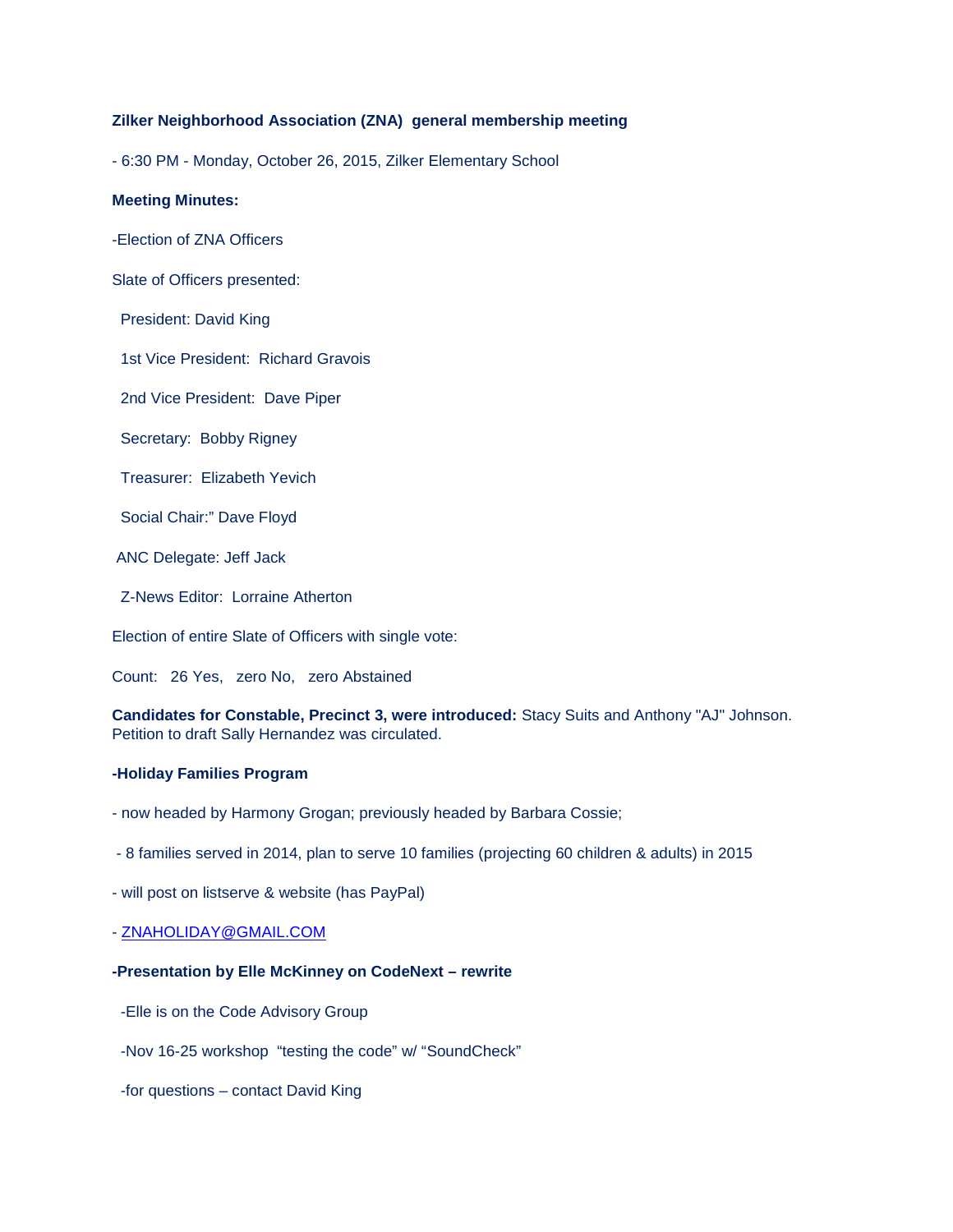#### **-Presentation on Travis County Courthouse Bonds**

- \$287M includes insides; complete infrastructure
- last page of upcoming November ballot
- in disrepair, yet is a symbol of our civil system

### **-Residential Permit Parking applications on Treadwell and streets north of Lamar Union**

- ZNA Executive Committee endorsed the neighbors' petition
- is expedited –60% neighbors required
- annual renewal \$15
- Ethel, Jessie & Bluff not yet included
- Zilker neighborhood APD District Rep Officer Stephen "Wojo" Woytkewicz will frequently patrol

## **-ACL Fest Feedback**

- C3 pays for No Parking signs
- The City is considering a new program SPECIAL EVENTS PARKING PERMIT Program.

# **-Money left from Rail Bonds – funding ¼ cent program**

- \$20M for 10 Districts; so \$2M for our District 5 CM Kitchen to utilize
- -Comments: Parking both sides = a long one-way street; REALLY LIKE CLOSING ONE SIDE

## **-Announcements**

- 1 Primary March 2016
- Election Nov 2016
- 2 -C.A.G. Meetings Jeff Jack spoke
- Growth pressures RE: Entitlements vs. Growth
- Imagine Austin : Concentration in Nodes/ On Corridors
- CodeNext Affordability / Infrastructure Costs / Compatibility
- in progress for 2 years